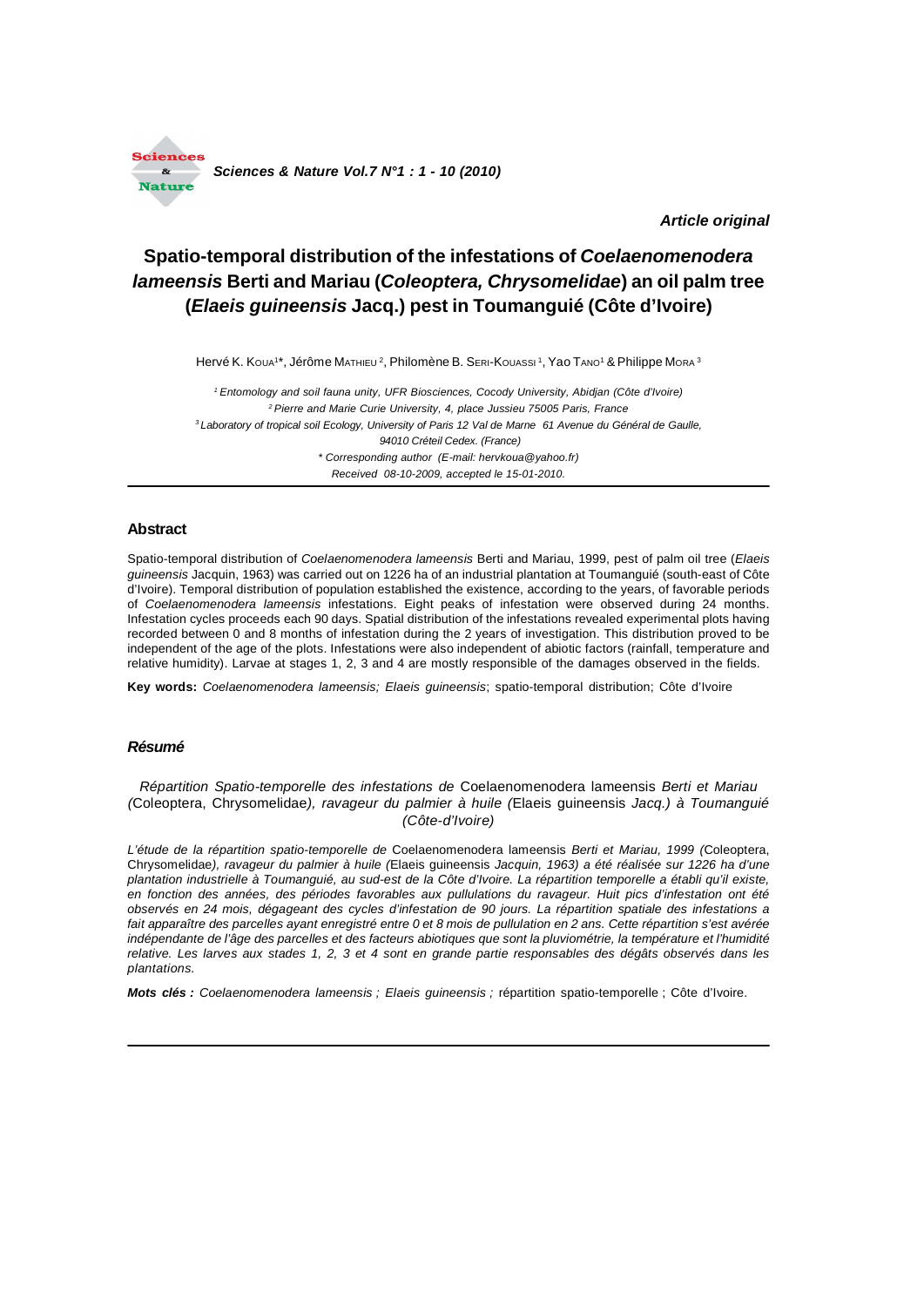# **1. Introduction**

Oil palm tree is an important source of plant oil. It is the oleiferous plant, producing the most oil, with 4.5 to 9 tons per hectare and a year. This production is 5 to 10 times more important than groundnut and soybean oil (Jacquemard, 1995)**.**

The palm tree plantations in Côte d'Ivoire cover more than 215.500 hectares, mainly distributed between village plantations (145 498 ha) and industrial plantations reaching 70 073 ha (Naïnaï *et al.,* 2000). Côte d'Ivoire, seventh world producer of oil palm after Malaysia, Indonesia, Nigeria, Thailand, Colombia and Papouasie New-Guinea, proposes to double its annual production estimated at more than 276.000 tons (Anonymous, 2003).

*Elaeis guineensis* is extremely vulnerable to the insect's devastations. *Coelaenomenodera lameensis* (Berti & Mariau, 1999), Coleoptera Chrysomelidae Hispinae, is the most devastating pest of this plant. The damages caused by this insect induce fast drying of the palms. More than one thousand larvae can be counted by palm during the time of pullulations safe from hundreds galleries. Severe defoliations caused by these devastations can have as consequence, the decreasing of seeds production from 30 to 50 % during 2 to 3 consecutive years (Lecoustre, 1988)**.**

Many tests were realized to control this pest: chemical fight, by terrestrial way, air or systemic, biological control and resistant varieties selection (Mariau *et al*. 1973; 1979; Philippe *et al.,* 1979; 1983; Lecoustre *et al.,* 1980; Koné, 2002; Appiah *et al.,* 2007).

Biology of the *C. lameensis* was studied by several authors. Thus, Morin and Mariau (1970) did the morphological and development description. These authors successively studied the reproduction, the biology of the main parasites of the coleoptera in 1971 and also the natural mortality of the larvae and eggs in 1974. A study carried out by Mariau and Lecoustre (2000) showed the role of ecoclimatic and edaphic factors of *Coelaenomenodera lameensis* fertility in field. The results of the biological studies were interested especially reproductive biology in order to prevent infestations.

Less data are available to understand the spatiotemporal distribution of *C. lameensis*. Indeed, works of Mariau and Morin (1972) and those of Lecoustre (1988) on the distribution of this coleoptera deserve to be supplemented. Knowledge of the spatio- temporal distribution of a pest is highly essential for the conception and the implementation of efficient fight plan strategy.

This work was conducted to follow an industrial plantation infestation by *C. lameensis* in order to establish the infestation cycles, to determine the favorable periods of infestations, to evaluate the share taken by the various developmental stages of the insect in the episodes of infestation and finally, this study also aimed to determine the existing link between *C. lameensis* and some abiotic factors.

# **2. Materials and methods**

## **2.1. Study sites**

This study was conducted during 24 months, from January 2002 to December 2003, on 1226 ha of oil palm plantation at the agro-industrial unit (AIU) of Toumanguie located in the south-east of Côte d'Ivoire (5° 21' N, 3° 23' W). This region have a wet tropical climate with an annual temperature varying from 24 to 28°C, a relative humidity between 79 and 88 per cent and a 12:12 (L:D). Average annual rainfall varies between 1400 and 1800 mm. The area has two annual rainy seasons (from April to mid-July and September to November) and two dry seasons (from mid-July to August and December to March)

The palm trees observed for this study were 17 to 20 years old. The field research account 14 blocks of 100 ha. Each block has been divided into 4 plots of 25 ha each one. The blocks are named by letters, laid out of north towards the south alphabetically. First figure which follows letters indicates the number of the block and is established from west to east, by ascending order. The second, numbers from 1 to 4 the plots in south-north direction.

The geographical informations of the plots were collected using a Global Position System (GPS). The data were treated by GIS (*Geographic Information System*). Geostatistics was used to characterize and map the research area (Fig. 1).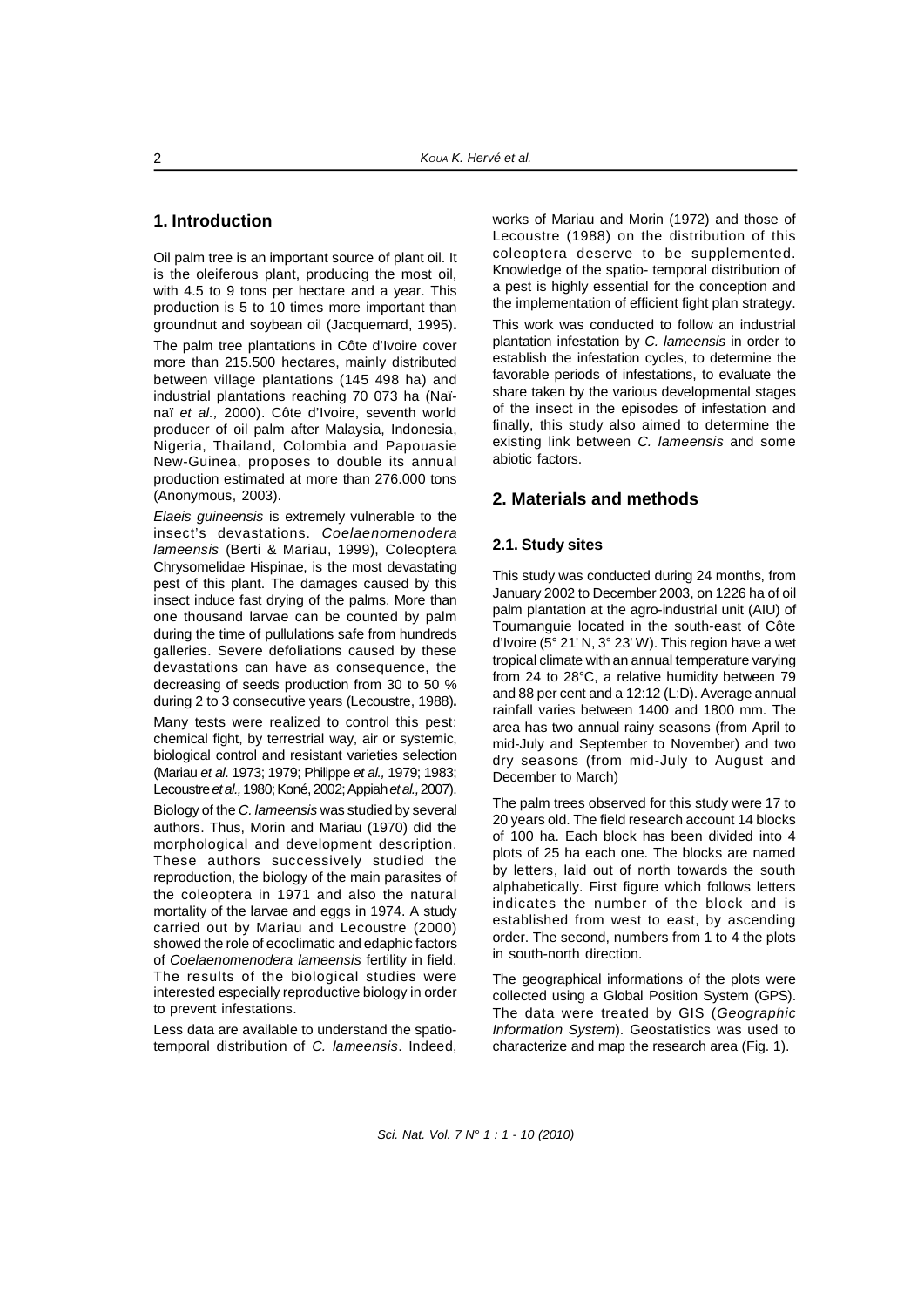

**Fig. 1:** Experimental plots of V2 section of Toumanguié Agro-Industrial Unity.

## **2.2. Phytosanitary controls**

The sanitary control used is Irho-Cirad's method. Ordinary and special controls were used.

#### 2.2.1. Ordinary control

Ordinary control is realized every two months. One tree per hectare has been identified for sampling. Observation relates to a palm of one tree, a line on five alternatively in the northern and southern half of the experimental plot. The number of adult insects alive on the lower face of the palm is counted; then, the number of larval galleries on the upper face of the palm is recorded. The galleries are thereafter open to count the small ones (larval stages 1 and 2) and the big larvae (larval stages 3 and 4), the nymphs and the internal adults.

As long as the mean of larvae per palm is lower than 10 on an experimental plot, or that the mean of adults per palm is lower than 2 insects, the same frequency of control is preserved. For mean of larvae per palm ranked between 10 and 40 or mean of adults per palm between 2 and 5 insects, controls become monthly.

## 2.2.2. Special control

A twice-monthly special control is carried out for a mean of larval per palm higher than 40 or mean of adult more than 5 per palm.

#### **2.3. Infestation cycle study methods**

Phytosanitary surveys were carried out over 24 months (January 2002 to December 2003). Total average density of insects (all stages) per palm per month and per experimental plot  $(d_i)$  was calculated by using the following formula:

$$
\overline{d}_{i,j} = \frac{\sum_{k=1}^{n_{i,j,k}} d_{i,j,k}}{n_{i,j,k}}
$$

Where  $n_{i,k}$  indicating the number of samples of the experimental plot i at the month j and  $d_{i,j,k}$  the number of insect per sample of the plot i.

### **2.4. Implications of the developmental stages of** *C. lameensis* **in the infestations**

The average numbers of total insects, adults then the youthful ones (larvae and nymphs) per palm per month was calculated using requests in R software (Anonymous, 2004).

The graphs of mean numbers of insects per stages and per palm according to the month were traced and showed the implication of the stages in infestations.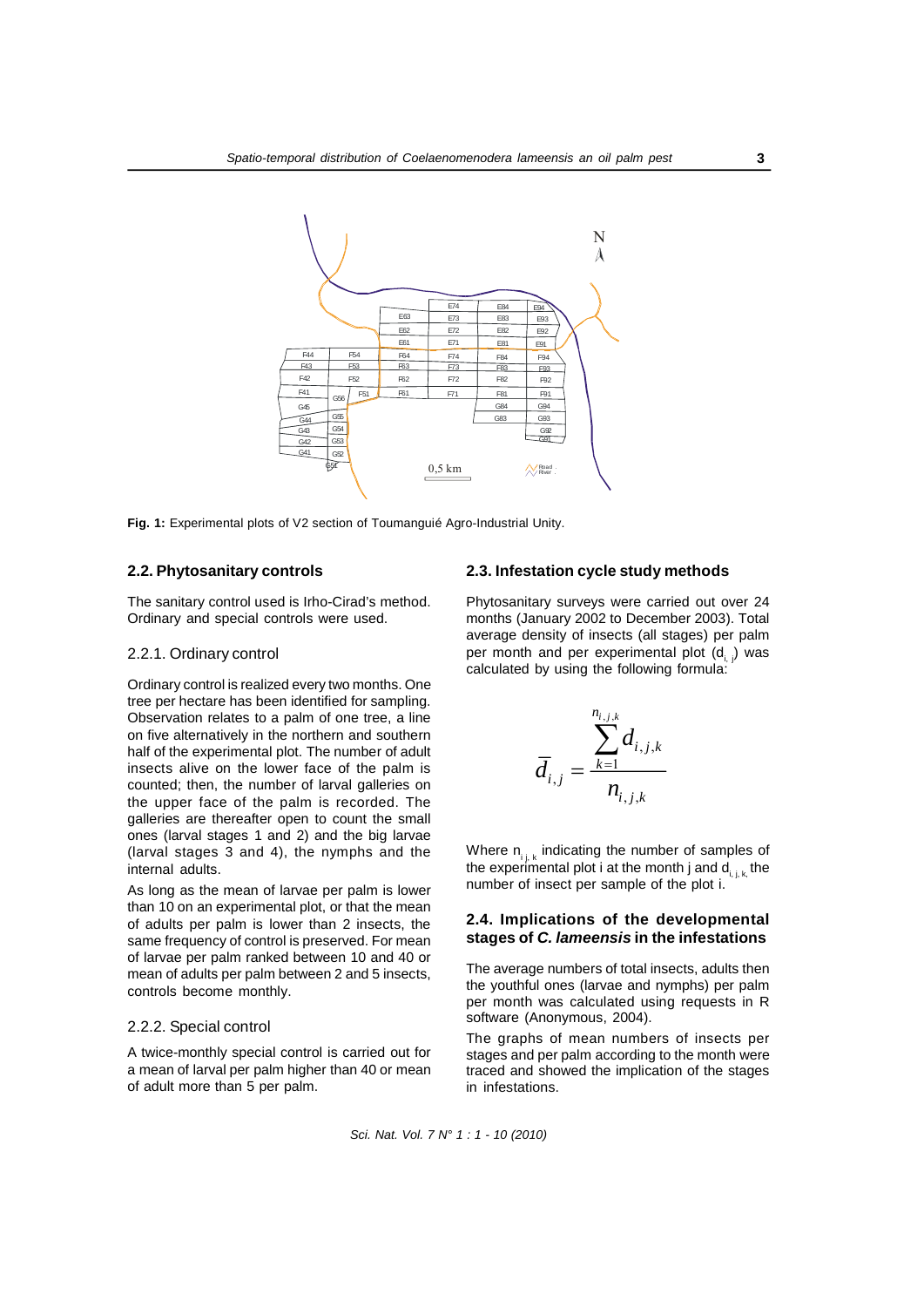#### **2.5. Impact of some abiotic factors on insect infestation evolution**

The effect of rainfall, relative humidity and the temperature were followed. In each case, Pearson's correlation coefficient (r) permitted to evaluate linear relationship between the abiotic factor and the rate of infestation.

## **2.6.** *C. lameensis* **infestation: spatial distribution**

#### 2.6.1. Global approach

The mean rate of the experimental plot infestation per month and year were calculated using requests made on R software. The cartography of the levels of infestation is thus worked out.

2.6.2. Infestation according to the experimental plot age

The experimental study plots were planted during the years 1983, 1984, 1985 and 1986. The planted palm trees each year correspond to a well defined geographical area.

Effect of the plot age on its sensitivity to be infested was evaluated as follows:

For each year of the experimental plot creation, the number of infested plot and the duration of infestation were recorded. A table of contingency indicating the numbers of plot of the year *x* which was infested *n* time during the follow-up was elaborated.

## **3. Results**

#### **3.1. Establishment of infestation cycles**

3.1.1. Temporal evolution of C. lameensis infestations

Eight peaks of unequal intensities were observed in the graphs A, B and C that shows respectively, the mean number of insects (all stages) per palm, average number of adult insects per palm and the mean number of youthful insects (larvae and nymphs) per palm according to the months (Fig. 2). Peaks were particularly marked in February and August of the year 2002 ( $\approx 45$ -50 insects per palm) and in September and

December of the year 2003 ( $\approx$  80-110 insects per palm), for the mean number of insects (all stages) and youthful insect per palm. The peaks were observed once every three months.



**Fig. 2:** Temporal evolution of C. lameensis infestation

*A: Global Infestation (larva, nymphs, adults); B: Adults infestation; C: Youthful infestation*

*Sci. Nat. Vol. 7 N° 1 : 1 - 10 (2010)*

**4**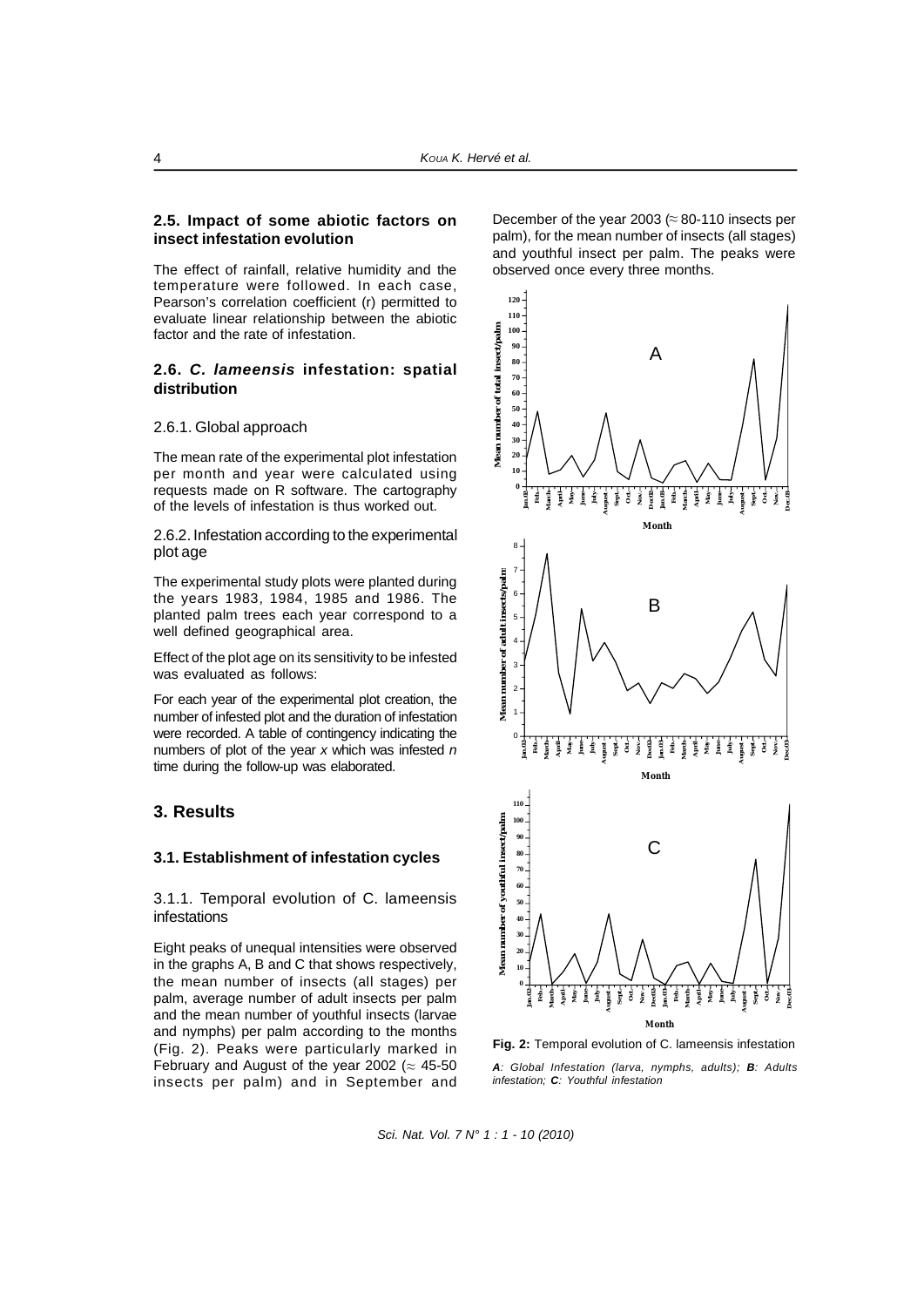Mean number of adults take alone was relatively low. They were upper the critical point of 5 insects by palm in March and June 2002 and in mid-August and December of the year 2003. Eighteen out of 56 plots observed were not infested, corresponding to 32.14%. At least one month of infestation was observed for the 38 others plots (64.28%). Eight of the 56 plots recorded 5 to 8 months of infestation during 24 months (Table 1).

**Table 1:** Number of infested plots and duration (months) of infestation

| Duration of infestation   |    | $\mathbf 1$ | $\overline{\mathbf{2}}$ | 3  | 4 | - 5 |  |
|---------------------------|----|-------------|-------------------------|----|---|-----|--|
| $(lad>40$ or $ad>5)$      |    |             |                         |    |   |     |  |
| Number of plots concerned | 18 | 10.         | 5                       | 9. | 6 |     |  |

*lad>40 : larval density higher than 40 insects per palm ad>5 : adult density higher than 5 insects per palm*

## 3.1.2. Influence of abiotic factors on the infestation cycles

The three abiotic factors (rainfall, relative humidity and temperature), with respectively r=0.0316 (probability: p= 0.87) for rainfall,  $r=0.1378$  (p= 0.51) for relative humidity and r=0.0894 (p= 0.67) for the temperature presented low correlation with the infestation of *C. lameensis*. The temporal evolution of *C. lameensis* infestation is not related to the one of these factors in this section, (Fig. 3 & 4).



*(A: rainfaill ; B : relative humidity and C : temperature)* **Fig. 3:** Influence of rainfall, relative humidity and temperature on temporal evolution of the infestations of *C. lameensis*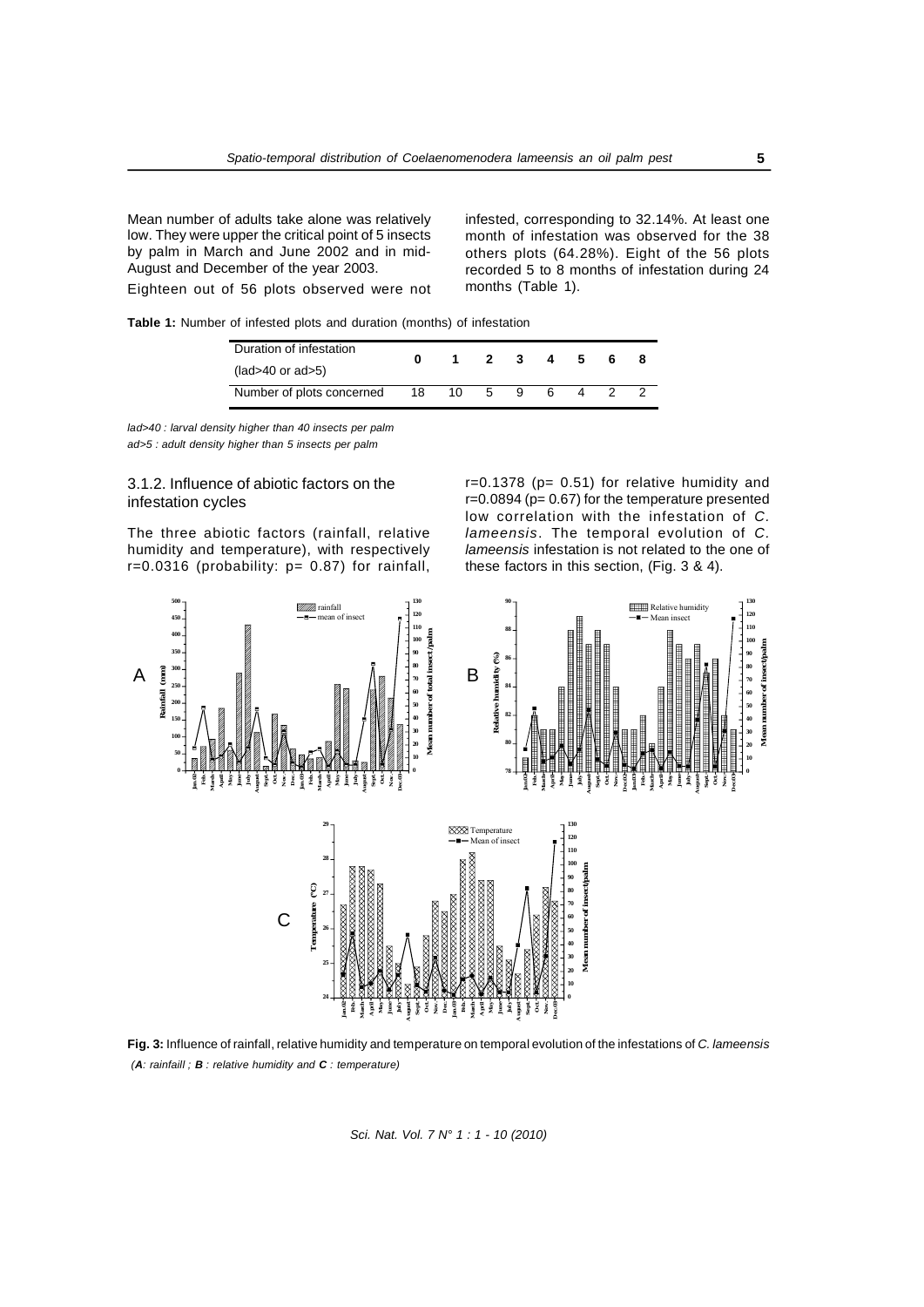

**Fig. 4:** Correlation between abiotics factors and *C. lameensis* infestation

*A: Rainfall B: Relative humidity C: Temperature*

## **3.2. Spatial distributions of the infestations of** *C. lameensis*

#### 3.2.1. Global approach

The number of insects (all stages) counted during the phytosanitary controls by plot shows that the levels of infestations vary from one experimental plot to another. The high infestations of *C. lameensis* mainly concentrated on center and especially south-east zones (Fig. 5). Some plots more than of others presented frequent infestations (Table 1).

3.2.2. Infestation according to the age of the pieces

Nine of the eighteen experimental plots planting in 1983 (50%) did not know any month of infestation. Other half recorded at least 1 month of infestation.

All the plots planting in 1984 knew at least one month of infestation. Fifteen plots (83.33%) out of the 18 recorded more than 2 months of infestation. Two experimental plots reached more than 8 months of infestation on 24 months (Table 2).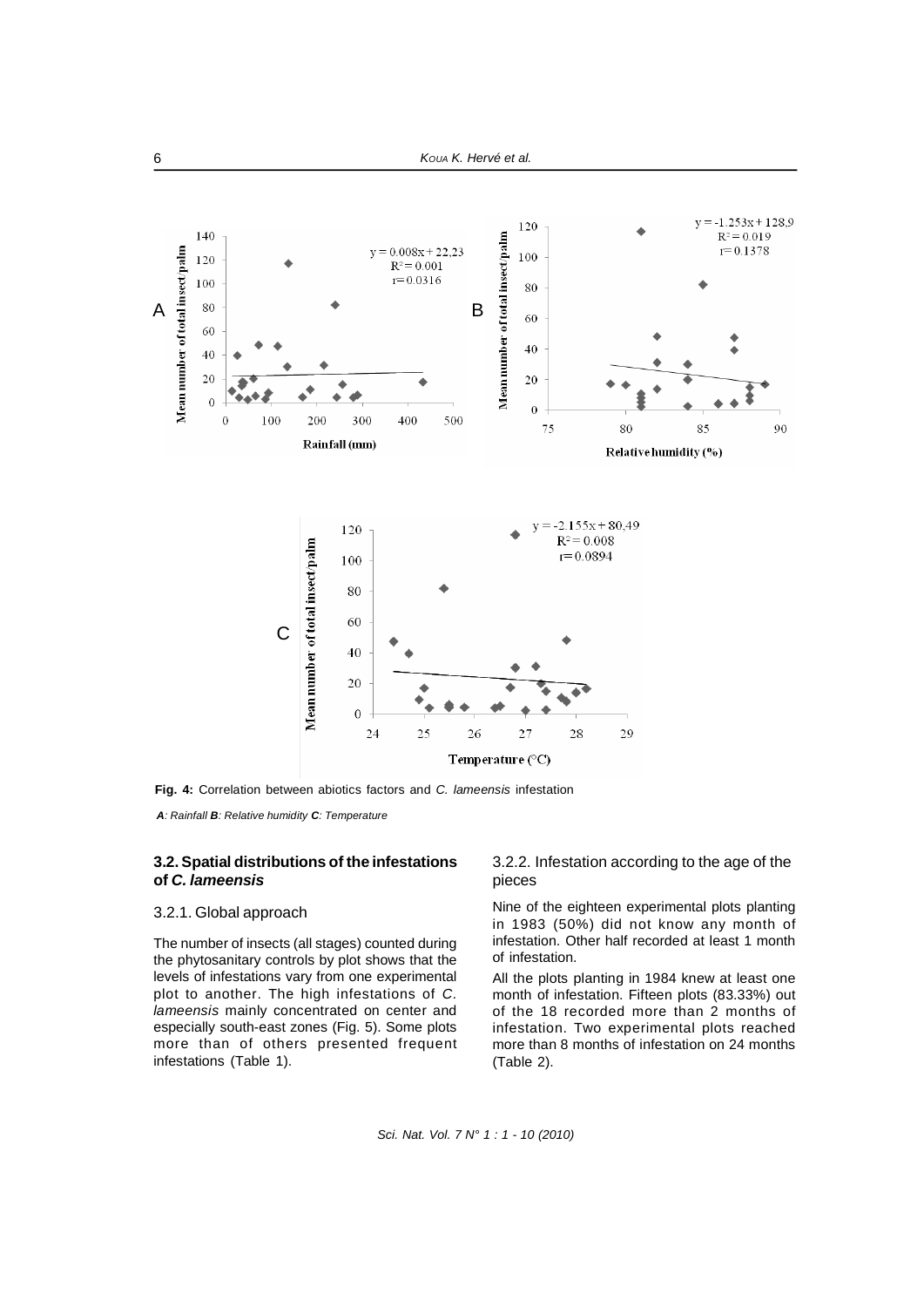Three of the 8 plots planted in 1985, (37.50%) did not know any month of infestation from 2002 to 2003 and 5 plots (62%) underwent from 1 to 5 months of infestation.

Lastly, 6 of the 12 plot planted in 1986 (50%) did not present any month of infestation. The 6 other plots recorded 1 to 4 months of infestation.

The experimental plots planted in 1984 thus were infested and almost totality of palm tree (94.44%) knew periods of infestation higher or equal to 2 months (Table 2) and all the plots knew at least a month of infestation (Table 3).



**Fig. 5**: Cartography of total number of insects in each plot during 24 months

Table 2: Number and duration of infested plots according to the year of setting in culture

|      | Month number of infestation |          |                                                                             |         |          |         |   |   |
|------|-----------------------------|----------|-----------------------------------------------------------------------------|---------|----------|---------|---|---|
|      | 0                           |          |                                                                             | 3       | 4        | 5       | 6 | 8 |
| 1983 | 9(50)                       | 6(33.33) | 1(5.55)                                                                     | 1(5.55) | 0        | 1(5.55) |   | 0 |
| 1984 | 0                           |          | $1(5.55)$ $2(11.11)$ $6(33.33)$ $3(16.66)$ $2(11.11)$ $2(11.11)$ $2(11.11)$ |         |          |         |   |   |
| 1985 | 3(37.50)                    |          | $1(12.5)$ $1(12.5)$ $1(12.5)$ $1(12.5)$ $1(12.5)$                           |         |          |         |   | 0 |
| 1986 | 6(50)                       | 2(16.66) | 1(8.33)                                                                     | 1(8.33) | 2(16.66) | 0       | 0 | 0 |

*The values in brackets represent the rate of infested plots*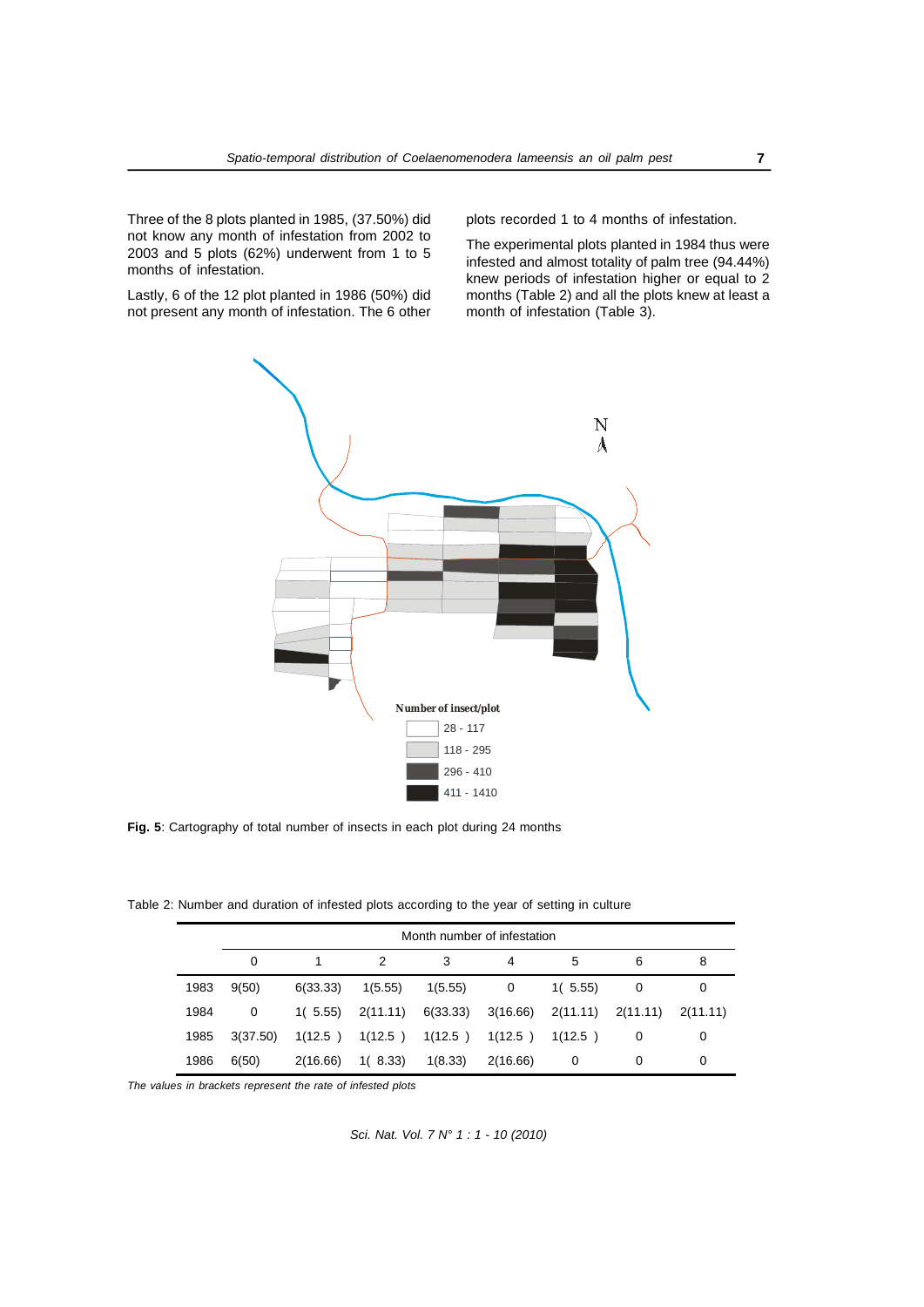| Year          | Number of plot without any | Number of plot with at least a | Percentage of infested |  |  |
|---------------|----------------------------|--------------------------------|------------------------|--|--|
| of plantation | month of infestation       | month of infestation           | plots                  |  |  |
| 1983          | 9                          | 9                              | 50                     |  |  |
| 1984          | 0                          | 18                             | 100                    |  |  |
| 1985          | 3                          |                                | 62,5                   |  |  |
| 1986          | 6                          | 6                              | 50                     |  |  |

**Table 3:** Rate of plot infested according to the year of culture

# **4. Discussion**

The study of the temporal distribution of the infestations established that there are periods of the year presenting marked peaks. Indeed, during the years 2002 and 2003, February (with respectively a mean of 48.56 insects and 14 per palm), May (20.21 and 15.18), August (with 47.57 and 39.67 per palm) and November (30.26 and 31.41) showed high levels of infestation. During the year 2003, December and September presented extremely important peaks with respectively an average of 82.34 and 117.17 insect per palm. It thus arises that certain periods of the year, are more favorable to the infestation of *C. lameensis* than others. Numerous factors can explain variation of insect population including:

- favorable periods to the increase of fertility of *C. lameensis;*
- agro-climatic conditions favorable to the development of the insect;
- decrease of natural mortality;
- Inefficiency or low stability of the plant sanitary treatments.

Mariau and Lecoustre (2004) showed that the fertility of *C. lameensis* increases in the humid zone. In comparison with the temporal evolution of the infestations, our results revealed that the levels of infestation are high as well for the dry periods as for the wet periods. The increase of fertility and the agro-climatic conditions thus do not appear sufficient to explain the variations of the insect population observed.

The natural mortality of *C. lameensis* is low (Mariau, 2001) and cannot be the explanation of the temporal variations of insect population's observed. As for the inefficiency of the phytosanitary treatments, our results showed that the infestations took place every 3 months, establishing a cycle of 90 days infestation. We indeed, observed 8 peaks in 24 months. In spite of the plant sanitary management (insecticidal controls and treatments), this cycle is perfectly repetitive and corresponds to the duration of the development cycle of *C. lameensis* which is of approximately 3 months (Ruer, 1964; Blum, 1965; Morin and Mariau, 1970). The plant sanitary treatments do not represented a limiting factor to the infestations of the pest and can be suspected. Tuo (2004) showed that the choice of sanitary treatments on the UAI of Toumanguié was especially guided by the cost of insecticides.

The incidence of the different developmental stages of *C. lameensis* in the establishment of the infestations peaks showed that the youthful ones (larvae especially) are as a majority responsible for the episodes of infestation. Indeed, the larvae are leaf miners. The young larva begins to dig its gallery. Larva penetrates into the limb without leaving outside. The larvae then feed remaining in the vicinity of the upper leaf epidermis, which dries gradually as the galleries lengthen. Lecoustre (1988) and Mariau (2001) showed that the larval stages are almost exclusively responsible of infestations and damages caused to the oil palm tree by *C. lameensis*. Damages caused by adults are generally not very important, except in case of extreme infestations. It is thus necessary, by effective cures, to stop the cycle of the insect before the appearance of youthful in great quantity.

Results also showed the existence of spatial distribution of the infestations on the UAI of Toumanguié. Indeed, during the 24 months of investigation, some plots did not shown any month of infestation whereas certain experimental plots presented up to 8 months. Because of their geographical position, plots are ready to be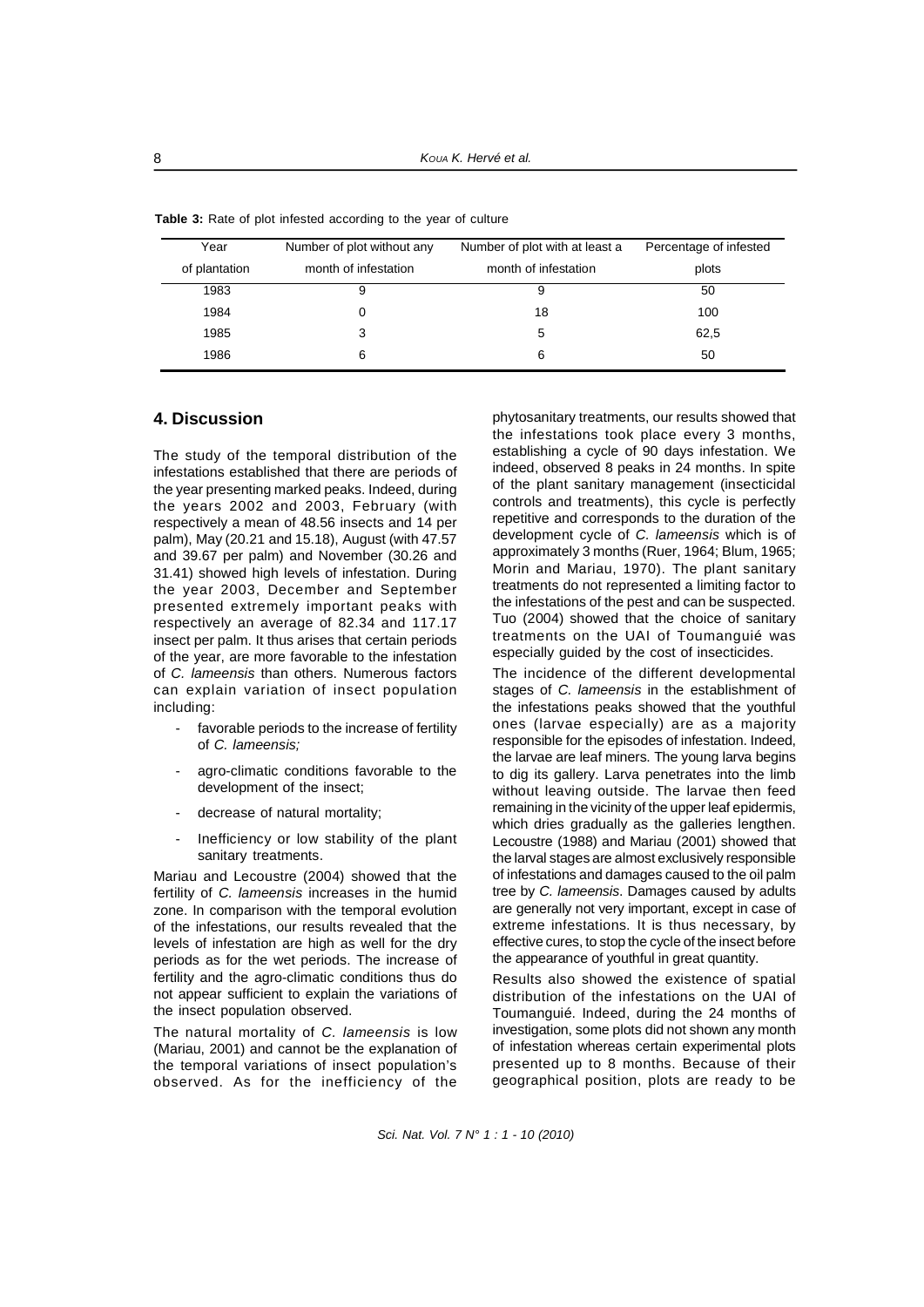infested by *C. lameensis*. According to Mariau and Lecoustre (2004)**,** the genesis of the hearths of pullulation is induced by the combined action of a low parasitism and a high fertility which is the prerogative of the humid zones. The whole study section has presented rates of higher relative humidity ( $\geq$  to 79%), this approach does not appear sufficient to explain the spatial distribution of the infestations. We thus sought to know if the infestation were influenced by the abiotic factors which are rainfall, relative humidity and temperature. The results indicated that none of these factors is linearly correlated with the infestations *C. lameensis* (Pearson's coefficient of correlation (r) no significant). Explanation was that, important variations were not observed on the level of the temperature and the relative humidity. Moral-Garcia, (2006) made an analysis of the spatio-temporal distribution of *Helicoverpa armigera (Lepidoptera: Noctuidae)* in tomato fields. It showed that when the temperature and humidity were almost constant, they did not have an influence on the insect's populations.

The study of the evolution of the infestations according to the age of the plot established that the rate of infestation does not depend on the age of the experimental plots. Indeed, the palm trees planted in1984 presented 100% of infested plot. We recorded over the two years of investigation, 62.5% of plots infested on those planted in 1985; 50% on the plots planted in 1986 and 1983. The palm trees in production are likely to be attacked at any age by *C. lameensis*. However, knowing that the date of plantation corresponds to a quite precise zone, it appeared interesting to determine if the geographical position of the plantation could be related to the degree of infestation. With this assumption, several factors could be responsible for the infestation:

- Topographic characteristic. But, in the lack of topographic data, this aspect could not be tested
- Proximity of the «hearths refuges» of *C. lameensis*. The most infested zones (plots planted in 1984 and 1985) are indeed very close to imperfectly maintained village plantations.

The assumption, according to which the degree of infestation of *C. lameensis* would be dependant to spatial dimension, is thus strongly possible.

## **5. Conclusion**

Spatio-temporal distribution of *C. lameensis* infestation showed the constant presence of this pest. In spite of plant sanitary management realized (controls and treatments), it is arisen, on the whole of this section, infestation cycles are observed every 3 months. Plant sanitary management currently used does not disturb the cycle of the pest which remains stable and is repeated every 90 days. The sanitary management of the plantations is to be managing as well as on the level of controls and on the products used for the treatments.

The distribution of infestation zones (spatial distribution) is heterogeneous on the AIU of Toumanguié. All the extent of this section must be the subject of constant monitoring.

Periods of the year presented peaks of infestation must be submitted to particular monitoring. It arises that neither rainfall, neither the temperature and nor humidity are correlated on the level of infestation. These factors indeed, showed minor variations that do not modify the level of infestation.

## **References**

- Anonymous.**,** 2003. Programme de recherche de première génération 1999-2003. principaux résultats. Cultures pérennes. *Rapport d'activité CNRA* : 42p.
- Anonymous.**,** 2004. *R: A language and environment for statistical computing.* R– Foundation for Statistical Computing (Vienna, Austria), at http://www.R-project.org, accessed 24 October 2004.
- Appiah S.O., Dimkpa S. O. N., Afreh-Nuamah K. & Yawson G.K., 2007. The effet of some oil palm *Elaeis guineensis* Jacq. Progenies on the development of the oil palm leaf miner, *Coelaenomenodera lameensis* Berti and Mariau (*Coleoptera: chrysomelidae*) in Ghana. African Journal of science and Technology: *Sci. Engin.*, **8** (2): 92-96.
- Berti N. & Mariau D., 1999. *Coelaenomenodera lameensis*, *n.sp*. (coleoptera : Chrysomelidae : hispinae) ravageur du palmier à huile. *Nouv. Rev. Entomol*., **16** (3): 253-267.